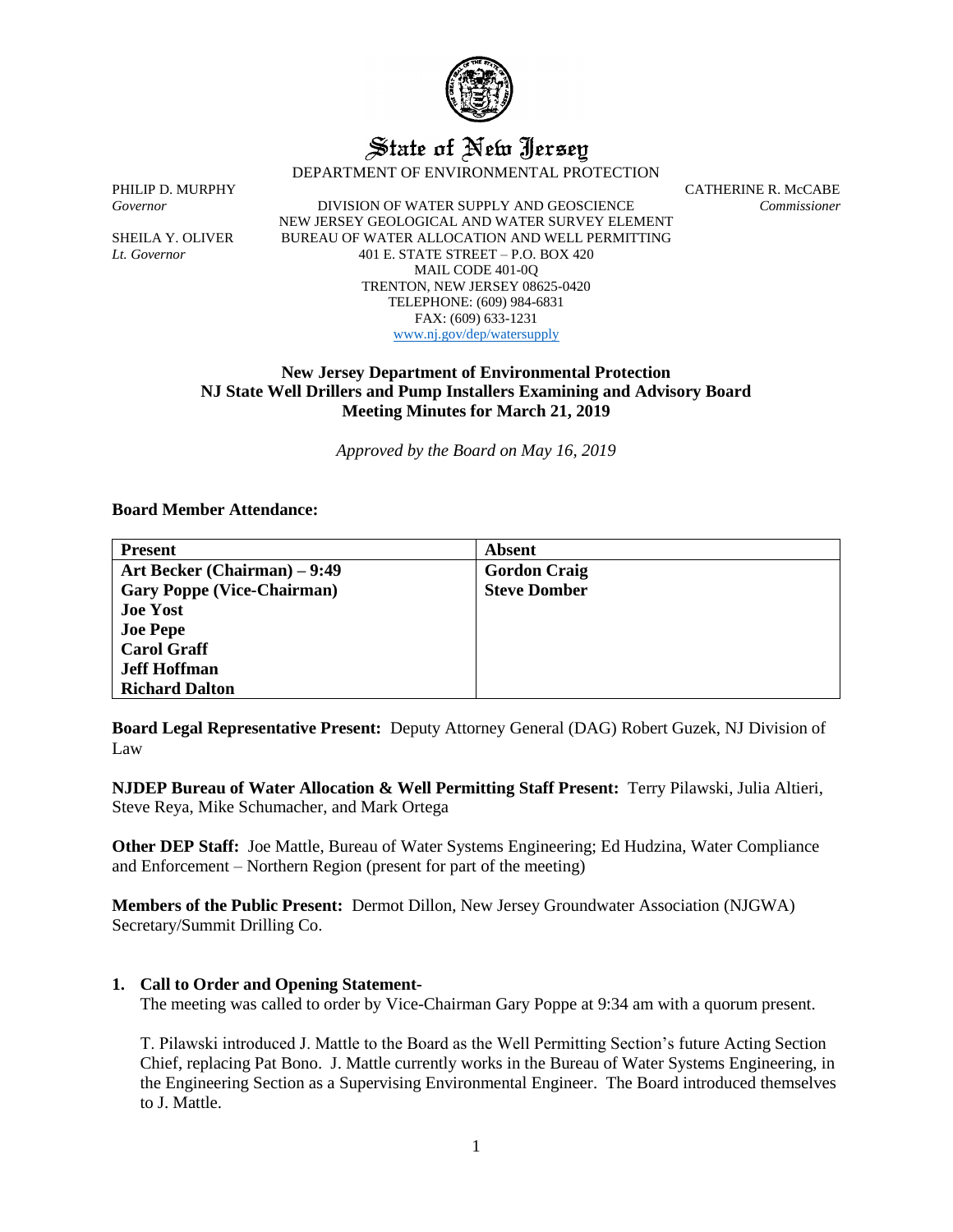- **2. Review and Certification of January 17, 2019 Draft Meeting Minutes-A motion to approve the draft minutes from January 17, 2019 as they are was made by J. Yost, seconded by C. Graff and approved unanimously.**
- **3. Review and Certification of February 14, 2019 Draft Conference Call Minutes-A motion to approve the draft conference call minutes from February 14, 2019 as they are was made by C. Graff, seconded by J. Hoffman and approved unanimously.**
- **4. Board Business and Correspondence-**Remaining meetings and conference calls for 2019:

The Board will physically meet at NJDEP Headquarters (401 E. State St. in Trenton) on the following dates beginning at 9:30 am:

# **May 16, July 18, September 19, November 21**

Board telephone conference calls will be held during the intervening months to review continuing education course applications and candidates for NJ driller or pump installer licenses. The calls will be held at 10:00 am on the following schedule:

# **April 18, June 20, August 15, October 17, December 19**

# **5. Review and Certification of License Applicants-Journeyman** – Charles Michel **Environmental Resource & Geotechnical** – Andrew Mistina

# **A motion to approve the two (2) listed license applicants, who were found to meet the licensing criteria, was made by J. Yost, seconded by J. Pepe and approved unanimously.**

S. Reya informed the Board that M. Ortega had used the data received from the National Ground Water Association (NGWA) to create graphs of pass/fail rates for each exam. After reviewing the graphs, J. Pepe expressed his concern that of the six (6) individuals to take the pump installer exam, that none have passed. He suggested the individuals might not have enough job experience before taking the exam, especially those who are sitting for exams before they have obtained the two (2) years of experience that is necessary for licensure. S. Reya and M. Ortega informed the Board that there still is not enough information to accurately infer anything based on the small sample size and that they will continue to update the data monthly as NGWA sends reports in and monitor the data for trends.

A. Becker arrives at 9:49.

The Board and staff updated A. Becker about the discussion. A. Becker suggested that the Department reach out to NGWA and ask them to distinguish whether individuals taking the exams are doing it for certification or for state exams.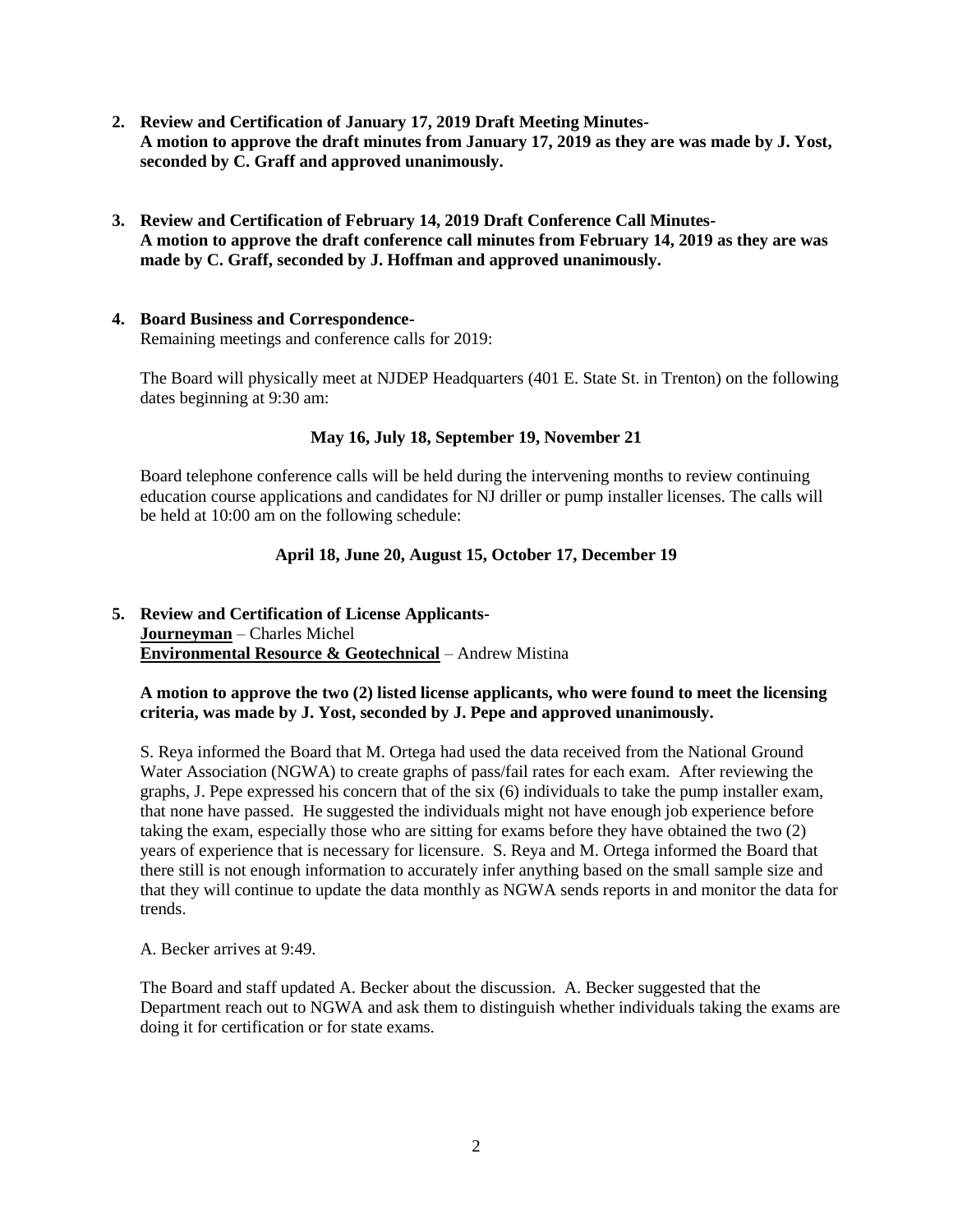## **6. Soil Borer/Journeyman (Class B) Upgrade Course-**

S. Reya began by discussing the background of what the well rule says about the upgrade course that will be required for Soil Borers to upgrade their license to the phasing out of the license upon the current license expiration date of June 30, 2020. S. Reya explained that the Department is starting to plan this course out since the continuing education component in the well rule is up and running and is seeking some guidance from the Board. S. Reya asked the Board members if they believed the course should be all regulatory or if there should also be a technical component. A. Becker asked how long the Department planned on making this course and S. Reya responded that it would only be a few hours, not an all-day event. S. Reya further clarified that no exam would be administered for this course and that soil borers attending this class would automatically be upgraded to the Environmental Resource and Geotechnical license and that Journeyman (Class B) well drillers would be upgraded to a Journeyman license. S. Reya advised the Board that since those licensed as Soil Borers and Journeymen (Class B) have already taken exams that involve soil borings that the technical component of the class would only need to discuss cased environmental wells. A. Becker asked the Board for their opinion. C. Graff and G. Poppe both agreed that there should be a technical component to the class. J. Hoffman asked approximately how many individuals would need to take this class and S. Reya said about 140. A. Becker asked the Department to consider offering this class on a Saturday, so more people can attend it at one time. A. Becker volunteered to offer a technical course to assist the Department. He explained that he already has several courses already made that will fit into this and suggested that it should be offered three (3) or four (4) times before the licensing cycle ends. T. Pilawski said that the Department will look into the logistics of hosting a Saturday course.

# **A motion recommending that the Department offer the upgrade course four (4) times before the licensing cycle ends was made by G. Poppe, seconded by R. Dalton and approved unanimously.**

S. Reya brought up how it was the Department's interpretation of the well rule that individuals who upgrade their license via this method would be exempt from the continuing education requirement for this cycle because they are obtaining a new license. G. Poppe expressed that he does not believe that individuals upgrading their license by this method should be exempt from the continuing education requirement.

A. Becker asked R. Guzek for his opinion on the matter. After looking over the language in the well rule, R. Guzek informed the Board that he believed that this only applies to newly licensed individuals, but not to licensees who are upgrading to a new license. J. Yost agreed and suggested that the Department submit to have the upgrade course count for CEPs so those individuals can obtain credit for attending.

# **7. Potential for Board Member(s) to Become Approved Course Providers-**

A. Becker explained to the Board that he had reached out to R. Guzek to see if Board members could offer courses for the continuing education program. R. Guzek informed the Board that they can be an instructor or host of a course given two (2) conditions: they must recuse themselves from the vote of the course and they must state that their views are their personal views and not that of the Board. J. Pepe asked the rest of the Board if the Board meetings count for CEPs. The rest of the Board agreed that the Board meetings should not count for credit. J. Hoffman advised the Board that the LSRP Board does not count their meetings for credit.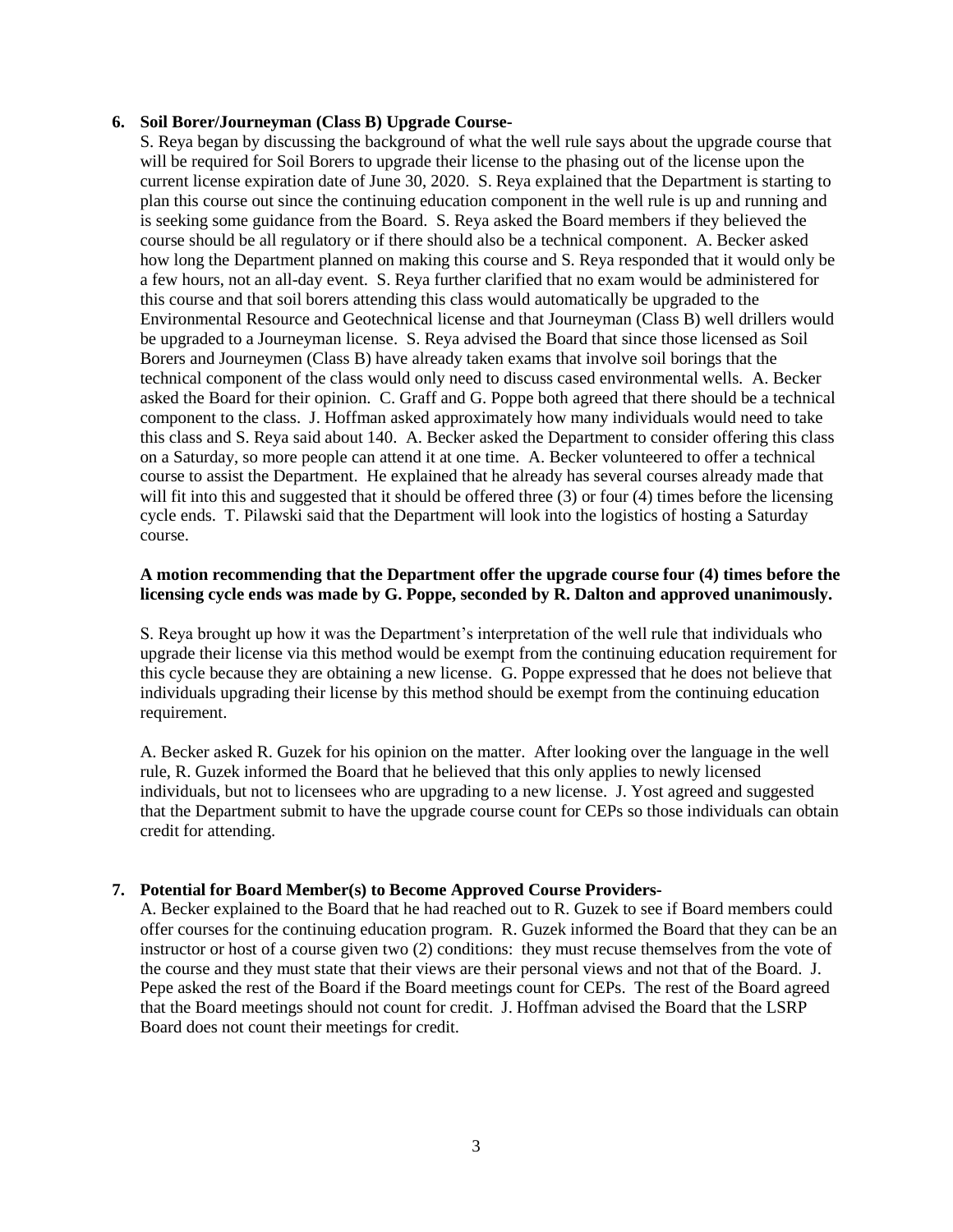## **8. Presentation of Charges to Board Regarding Possible License Sanctions Against a Licensed Pump Installer-**

J. Altieri re-introduced the case and Mr. Ed Hudzina of the Department's Northern Water Compliance and Enforcement office to the Board. J. Altieri began by reading a sworn complaint against Mr. Kevin Blumhagen of Henderson Well and Pump. The allegations were that Mr. Blumhagen committed one or more construction related violations by twice hydrfracturing a well within 150 feet of another well and committed one or more non-construction related when he twice hydrofractured wells without a valid New Jersey Well Driller's License of the proper class. The Department's complaint further stated that Mr. Blumhagen demonstrated either incompetence or misconduct in the practice of well drilling or repair by performing work outside the scope of his license and by failing to ensure the wells being hydrofractured were more than 150 feet from another well; and because Mr. Blumhagen made false or misleading statements to Bureau of Water Allocation & Well Permitting employees who were investigating his actions when he claimed that a properly licensed driller had overseen the hydrofracturing of the more recent allegations. Therefore, pursuant to N.J.A.C. 7:9D-4.6 the Department presented these items for the bases for license revocation or suspension.

J. Altieri deferred to E. Hudzina to go over his 2017 investigation regarding the second site. E. Hudzina explained to the Board that the Bureau of Water Allocation and Well Permitting had received a four-page complaint from a homeowner and he was asked to investigate the complaint. E. Hudzina stated that he had obtained permission from the homeowner who filed the complaint to visit the home to measure the distance from their well to the well that was hydrofractured. He was refused access to the property on which Mr. Blumhagen had performed the well work. Without being able to gain entry to that property he was unable to directly measure the well to well distance. He estimated that the wells were approximately 140 feet apart based on his measurement to the property line and scaling off the approximate distance from the property line to the adjacent well.

E. Hudzina next contacted Mr. Blumhagen, who confirmed that he was on site when the well was hydrofractured. He said that Mr. Blumhagen told him he thought that the well was more than 150 feet and stated that a New Jersey licensed journeyman well driller, Mr. George Slater, was on site with him. E. Hudzina stated that he later called Mr. Slater and was told by him that he had arrived on site an hour after the work had started, that he was not hired by Mr. Blumhagen, and that he did not supervise the activities taking place. E. Hudzina added that he requested that Mr. Slater send him an email summarizing his statement, which he did.

At the end of E. Hudzina's presentation, A. Becker asked the Board for their opinion. T. Pilawski explained that the Board needs to decide if the Department provided enough information to have a formal hearing to pursue license sanctions against Mr. Blumhagen. R. Guzek told the Board that the burden of proof will be on the Board if they choose to move forward with a hearing and that the Board will independently do their own fact-finding.

At the suggestion of the Board's legal representative, DAG R. Guzek, it was recommended that the Board enter an executive session to further discuss legal questions posed by Board members.

**A motion to enter an executive session was made by J. Hoffman at 11:33am, seconded by C. Graff, and approved unanimously.**

**A motion to resume the open session was made by G. Poppe at 12:04pm, seconded by J. Yost, and approved unanimously.**

**A motion to move forward with the hearing for Mr. Blumhagen was made by J. Yost, seconded by G. Poppe, and approved unanimously.**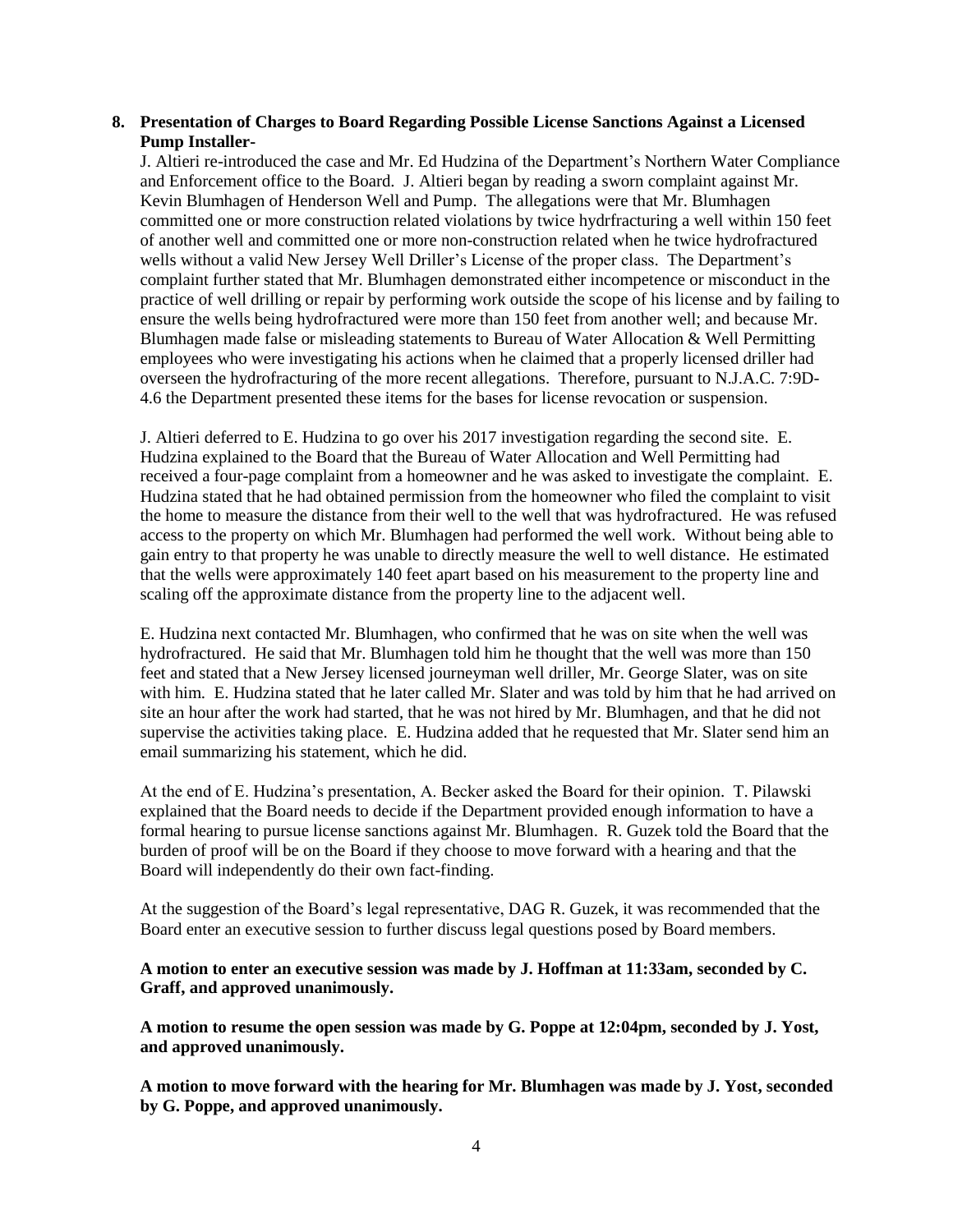**A motion was made to waive the 90-day hearing requirement by J. Hoffman, seconded by G. Poppe, and approved unanimously.**

#### **9. Department Outreach-**

M. Ortega told the Board that letters communicating continuing education were sent out to every license holder. M. Schumacher stated that email notifications will also be sent out to every license holder for whom the Bureau has an email address on file.

#### **10. Horizontal Direction Drilling Update-**

J. Hoffman informed the Board that there has not been a lot of progress on the issue of horizontal directional drilling requirements. He explained that the Department's upper management believes that it should be in the well rule and that they were looking into ways to move forward. T. Pilawski told the Board that in the meantime, Land Use Management will be able to enforce grouting and abandonment requirements by including those requirements in their permits.

#### **11. Course Approval for Courses with Various Providers-**

S. Reya told the Board that there have been a lot of questions regarding the approval of OSHA training. He explained that the license holders would be giving the Department the information since there are numerous providers of OSHA courses that are offered both in person and online. Because there is no sole course provider of OSHA courses there would not be an entity that could submit for CEP approval. Board members and Bureau staff discussed a mechanism that could be used to approve a course that could be taken through multiple providers (as well as both in-person and online).

J. Hoffman and T. Pilawski depart at 12:35pm.

Following discussion by Board members, A. Becker stated that since there are a lot of different OSHA courses, that more specific discussion is needed. He asked the Department to make a list of specific courses and present them to the Board.

#### **12. Board Continuing Education Subcommittee Review-**

S. Reya explained the roles of the Department and the Board for the continuing education course approval process. He said that the Department is only reviewing for accuracy and completeness of the applications and that the Board should be conducting a review of the content. He said that the Board's continuing education subcommittee will review the content prior to the Board meetings. C. Graff said that she thought that this was a good idea, but that it would only need to be temporary to get the program up and running.

## **A motion was made to form a subcommittee of Board members for the purposes of reviewing course applications by C. Graff, seconded by G. Poppe, and approved unanimously.**

A. Becker asked for volunteers to join the subcommittee, which will be headed by C. Graff. G. Poppe and J. Yost volunteered. S. Reya mentioned that G. Craig told him that he would be interested in joining if the subcommittee was formed. A. Becker said that if G. Craig was unable to join, that he would take his place on the subcommittee.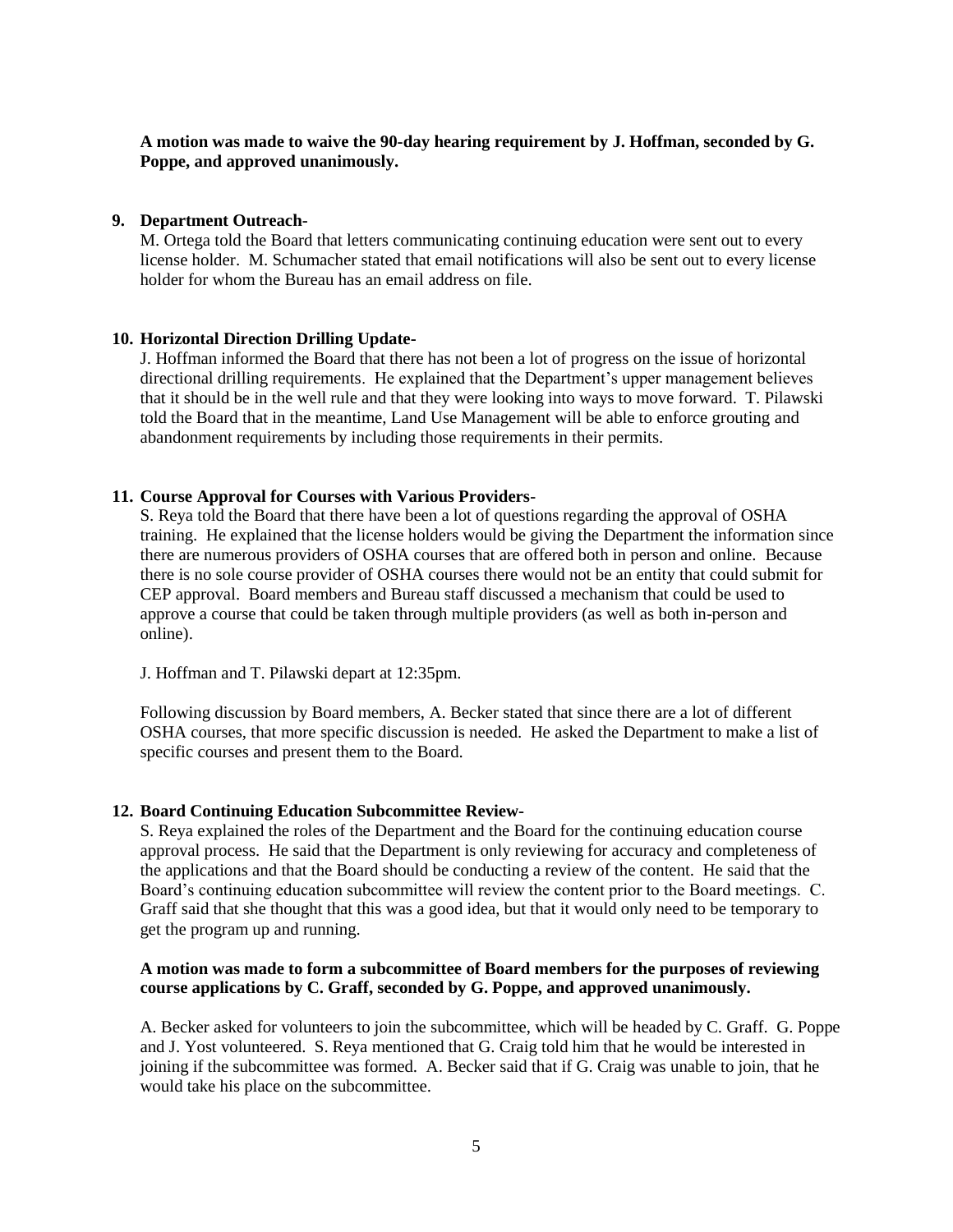## **13. Continuing Education Course Applications-**

S. Reya went over all of the courses that have been deemed administratively complete by the Bureau:

## **Courses for approval:**

NJGWA Membership Meeting w/ Geophysical Logging Presentation – NJGWA – **2 Technical CEPs** A motion to approve this course was made by J. Yost and seconded by G. Poppe. All were in favor except for R. Dalton, who was opposed.

## Groundwater in Fractured Bedrock – Rutgers – **6 Technical CEPs**

A motion to approve this course was made by G. Poppe, seconded by C. Graff, and approved unanimously.

## **Courses not approved:**

## Underground Storage Tanks – Rutgers – **6 Technical CEPs requested**

Board members discussed the relevance of this course to NJ licensed well drillers and pump installers. After reviewing the detailed course description and agenda, the majority of the Board felt that the course did not specifically cover information related to their field. A motion to not approve this course was made by C. Graff and seconded by J. Yost. All were in favor except for A. Becker and G. Poppe who were opposed.

M. Ortega departed at 1:45pm.

## **14. Raw Water Sample Tap-**

S. Reya presented information and a photograph provided to him by the Bureau of Water Systems Engineering. Their staff requested guidance from the Board on whether the installation, as shown, would compromise the integrity of the well. A county inspector recently discovered the situation and felt that it may be in violation of the Federal Ground Water Rule (and associated NJ rule and guidance documents). The scenario they provided showed a line that fed the "sample port" that was believed to have been teed off of the pitless adapter. The valve was essentially a hose bib for a garden house and was only a few inches above the soil outside. The Board agreed with the assertion that it is not a dedicated raw water tap and compromises the integrity of the well with regard to potential bacteriological contamination. G. Poppe also stated that it would not be frost proof and would likely be under a vacuum when the pump cycles on and off, which could pull in surface contaminants. S. Reya thanked the Board for their input and assistance.

# **15. Well Permitting Enforcement Activities & Field Work-**

J. Altieri presented the following summary of inspections and enforcement activity that has occurred since the last meeting.

## **Field Inspections – January 17, 2019 to March 21, 2019**

• Issue: Bureau staff spot checked new construction of potable test well for future public supply use in Bergen County. No issue of non-compliance noted or further action by Well Permitting needed. Ridgewood Village, Bergen County.